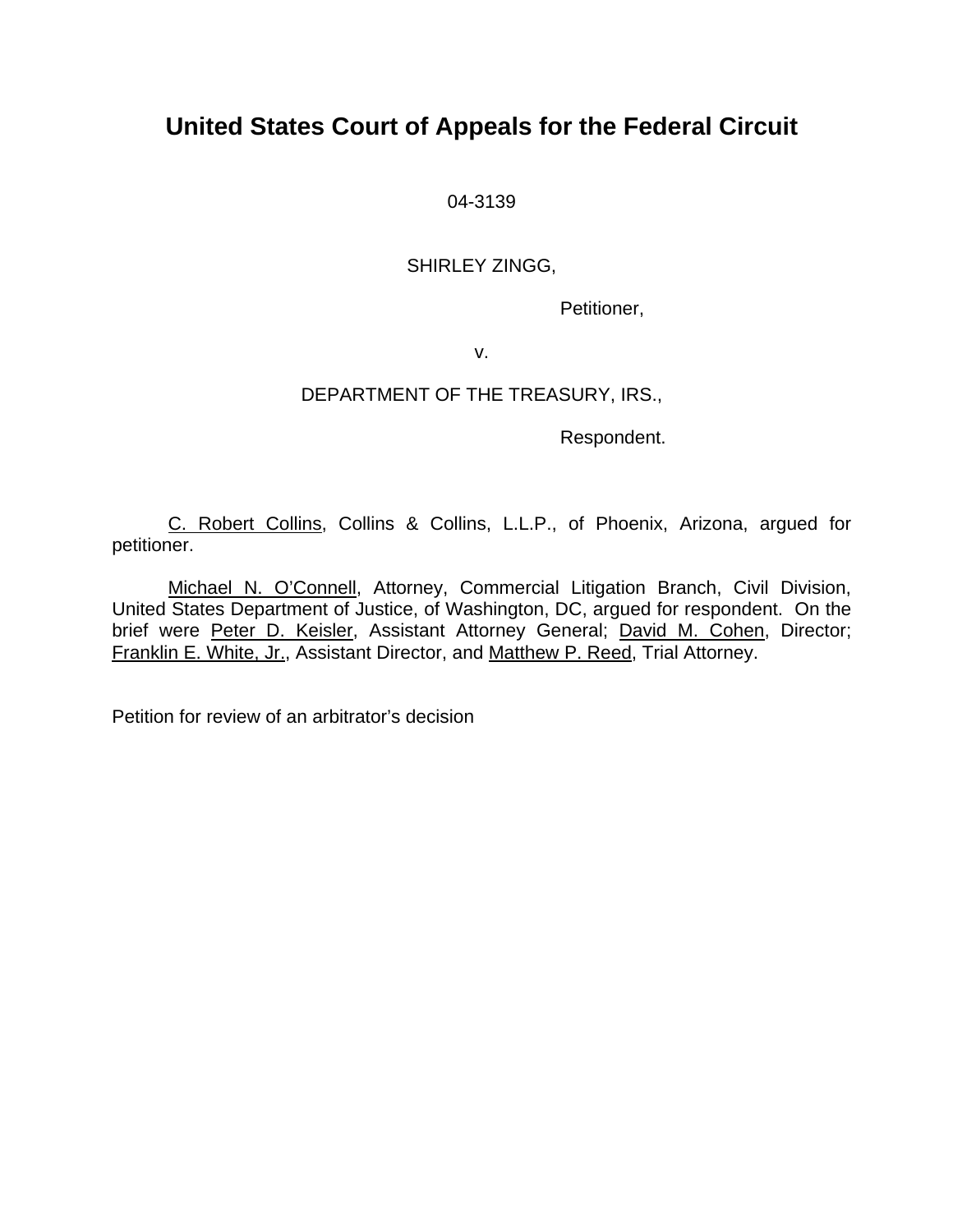# **United States Court of Appeals for the Federal Circuit**

04-3139

SHIRLEY ZINGG,

Petitioner,

v.

DEPARTMENT OF THE TREASURY, IRS,

\_\_\_\_\_\_\_\_\_\_\_\_\_\_\_\_\_\_\_\_\_\_\_\_\_\_\_\_\_\_

\_\_\_\_\_\_\_\_\_\_\_\_\_\_\_\_\_\_\_\_\_\_\_\_\_\_\_\_\_\_

Respondent.

DECIDED: November 2, 2004

Before NEWMAN, Circuit Judge, FRIEDMAN, Senior Circuit Judge, and SCHALL, Circuit Judge.

FRIEDMAN, Senior Circuit Judge.

 The petitioner Shirley Zingg challenges her removal by the Internal Revenue Service ("IRS") for improperly disclosing tax information relating to 1300 taxpayers. Nat'l Treasury Employees Union v. Dep't of the Treasury, IRS, NB 2151 (May 23, 2003) (Brand, Arb.). She contends that the arbitrator erred in concluding that her removal promoted the efficiency of the service, that the removal was timely made, and that the penalty of removal was reasonable. We affirm.

I

The underlying facts are, as the arbitrator stated, "almost entirely undisputed."

The arbitrator made the following findings, which Zingg does not challenge here.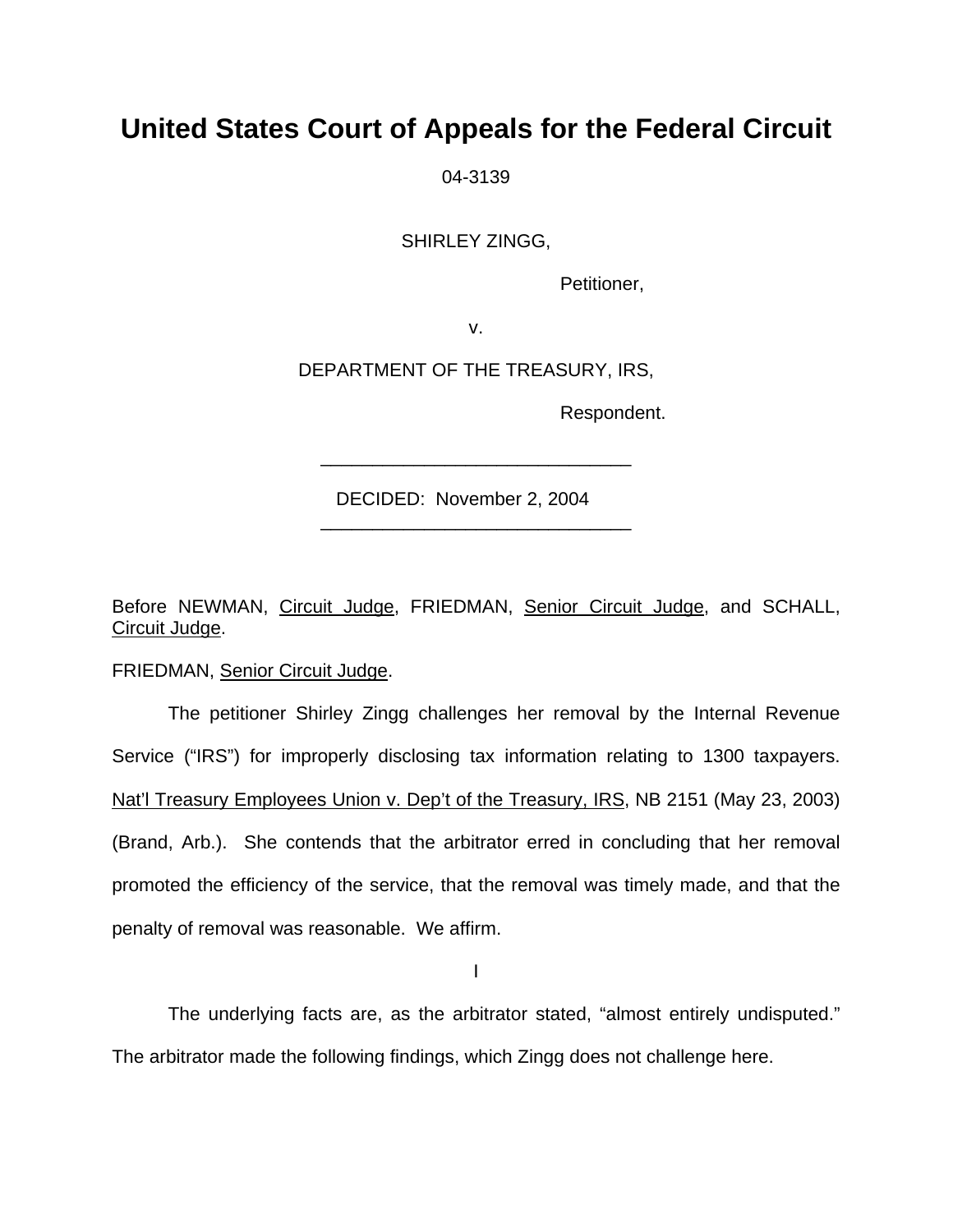Zingg was employed as a secretary in an IRS office in Arizona, where she was responsible for opening mail and posting money. She opened a letter from a Mr. Wewee, an accountant and a former IRS employee, requesting the previous ten years of tax returns for various taxpayers. The request included authorization from the taxpayers to provide the returns. Because Zingg believed that her office would not handle the request "expeditiously," she "took it upon herself to provide these returns to Mr. Wewee."

Some of these returns were kept outside of her office in the "retention register" and she requested and received from that source (at the Ogden Service Center) the "retention register transcripts." Each transcript consisted of a cover sheet showing the social security number and name of the taxpayer, followed by "a copy of a microfilm record that contains the requested taxpayer information. Information in the retention register is stored by social security number . . . . Because the requested taxpayer's record does not take up an entire page, taxpayers whose social security number are above and below the requested taxpayer's (on the retention register) also appear on the single page. The number of taxpayers who appear on any one page varies."

"When the retention register transcripts came in, [Zingg] checked the cover sheet to be sure it was for a requested taxpayer. She then looked at the retention register transcripts and saw they had other taxpayer data. Although the data appears in the order of social security numbers, [Zingg] testified that she simply assumed all of the other taxpayers had something to do with the taxpayer whose information she had requested. She sent all of the unsanitized retention register transcripts to Mr. Wewee."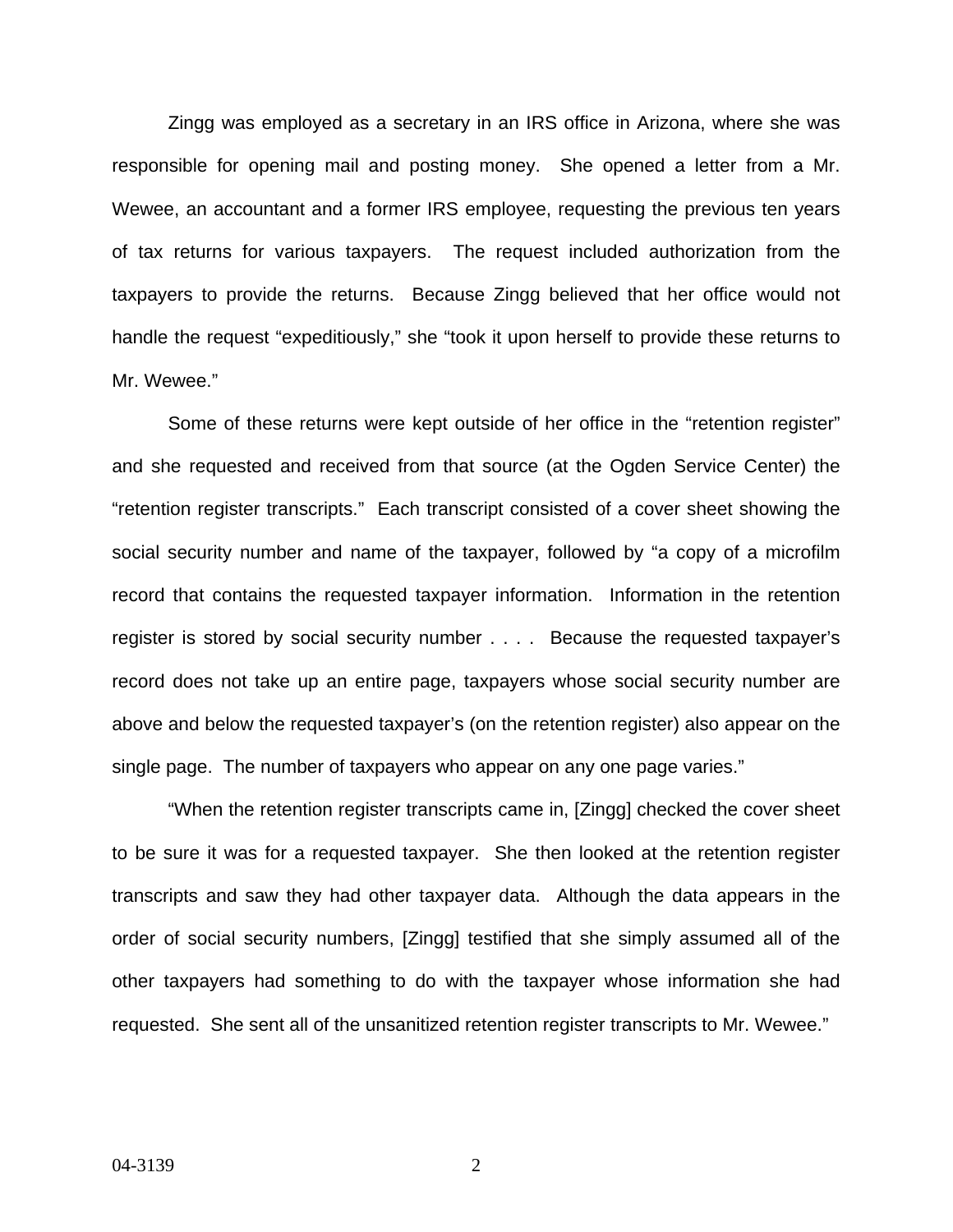Wewee then began directly requesting from Zingg tax returns for other taxpayers, which she supplied. She followed the same pattern in doing so and "sent him tax information on approximately 1,300 taxpayers whose information he did not request and which information he was not entitled to receive."

An IRS regulation required that "the taxpayer authorization to release the data to a third party must be received within 60 days of the date the taxpayer signed it." Some of the authorizations Wewee sent Zingg were not so signed. By letter the IRS's Ogden Service Center rejected some of Wewee's requests and advised him of the 60-day signature limitation. "When he received this letter Mr. Wewee wrote directly to [Zingg] saying: 'You and I both know the limited power is valid and I hereby request you resubmit the request and now demand for the transcripts for years 1989 through 99 for the enclosed taxpayer's power of attorney . . . .' [She] accepted Mr. Wewee's assertion that his requests were valid, ignored the letter sent by the Service Center, made no inquiries of her supervisor or IRS disclosure personnel, and sent Mr. Wewee the retention register transcript for [the] Taxpayer [involved]." (footnote omitted).

Some months later Wewee informed the Treasury Department that "unauthorized disclosures were being made to him." The IRS sent letters to each of the 1300 taxpayers whose "confidential tax information [was] disclosed," informing them of that fact and offering them "the statutory penalty of \$1,000. Just contacting the taxpayers was a major effort. Ultimately, the Agency had to pay approximately \$830,000 in penalties. In addition, the Agency was named in a class action lawsuit because of [Zingg's] disclosures." The record also shows that an article in a local newspaper discussing the disclosures was "entitled 'IRS Accused of Violating Privacy Act.'"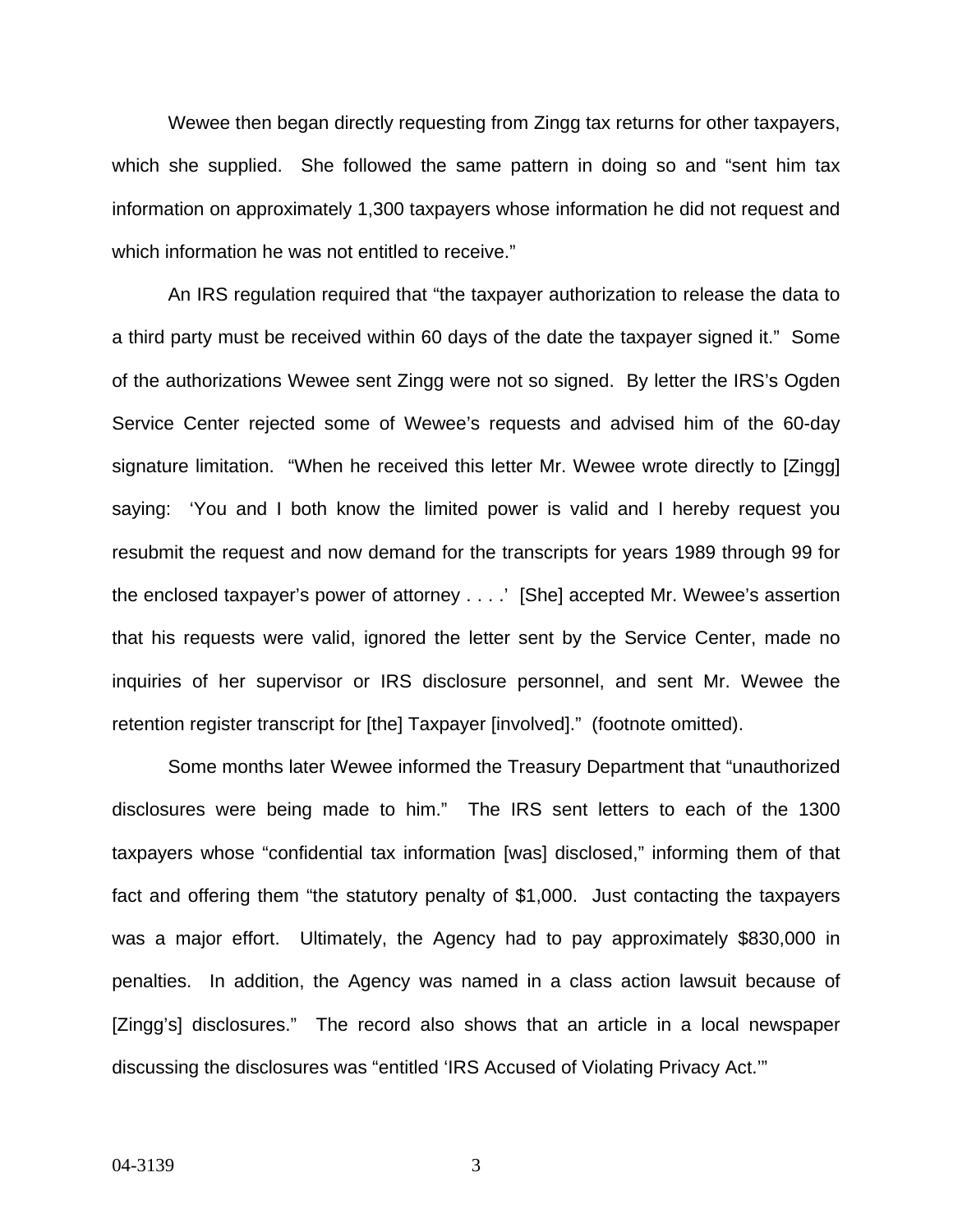Following the Treasury Department's investigation and after full administrative proceedings, the IRS removed Zingg. This action was based upon two charges, both of which the agency sustained: (1) "the unauthorized disclosure of return and return information of approximately 1,300 taxpayers" and (2) furnishing taxpayer information to Wewee pursuant to taxpayer authorizations that had expired.

The IRS official who made the decision to remove Zingg (known as the deciding official) "concluded that a removal will promote the efficiency of the Service and that a lesser penalty would be inadequate." He stated:

> The fact that you have made such egregious disclosures causing notoriety and monetary loss to the government undermines our effectiveness and credibility in delivering our mission to the public we serve. Protecting taxpayer privacy and safeguarding taxpayer information is a public trust that must not be compromised. Your actions have undermined my confidence in your ability to either perform your job or otherwise render future effective service to the government.

Zingg elected to challenge her removal by invoking union arbitration under the collective bargaining agreement. After an evidentiary hearing, the arbitrator upheld the removal. In a detailed opinion, the arbitrator first stated that "[t]he Union concedes, as it must, that the Agency proved [Zingg] committed the specific acts charged . . . and that there is a nexus between [Zingg's] proven conduct and the efficiency of the Service." He then reviewed each of the twelve factors that the Board, in Douglas v. Veterans Admin., 5 M.S.P.B. 313, 331-32 (1981), had directed deciding officials to consider in determining the appropriate penalty. These are the so-called "Douglas factors," the use of which this court repeatedly has approved as a basis for determining the reasonableness of a penalty. See, e.g., Nagel v. Dep't of Health & Human Servs., 707 F.2d 1384, 1386-88 (Fed. Cir. 1983).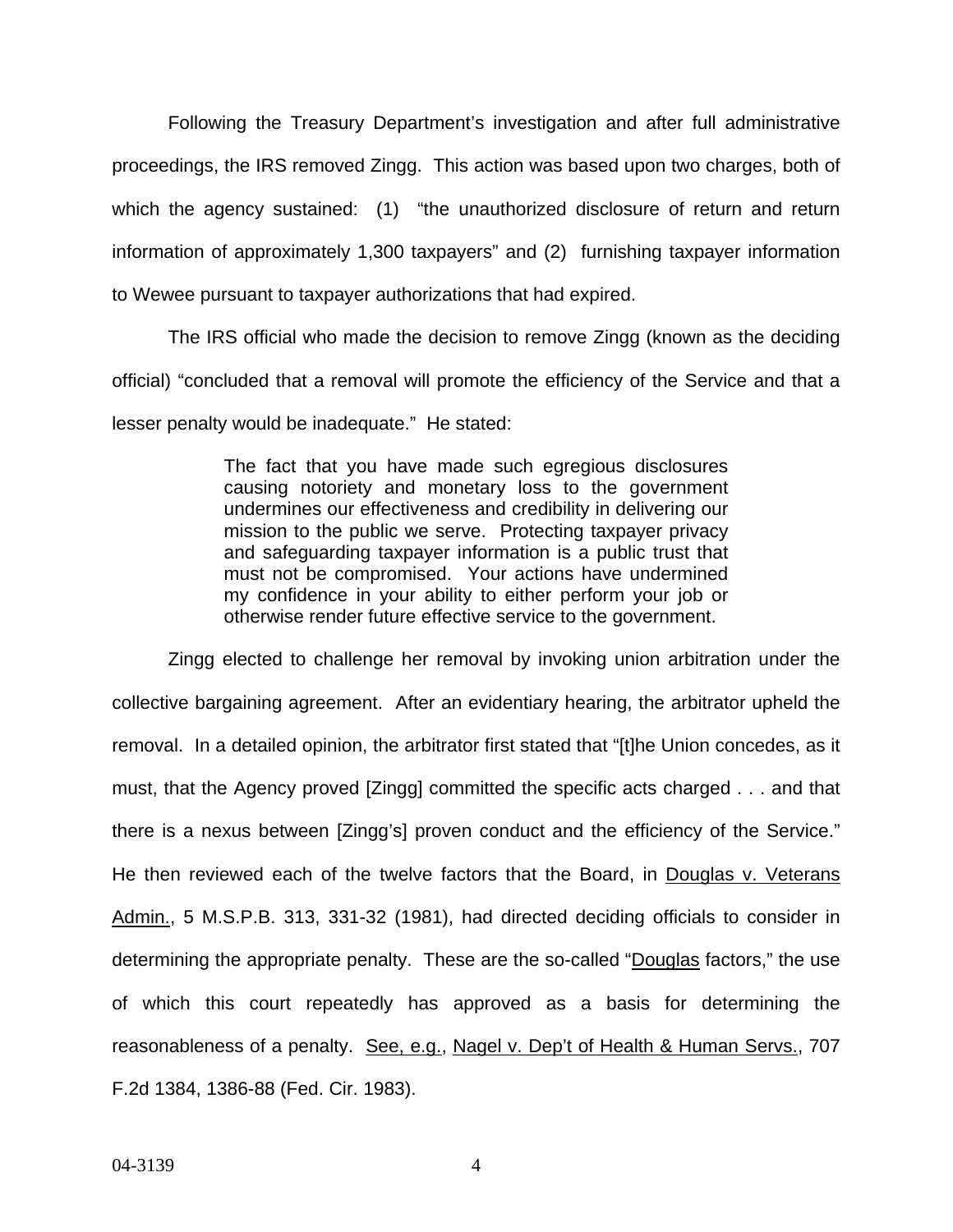The arbitrator rejected the Union's contention that the deciding official had misapplied the Douglas factors. With respect to the first factor, "[t]he nature and seriousness of the offense," the arbitrator stated:

> [K]eeping taxpayer records confidential is a core value and legal requirement of the Agency. It is also a critical element (#6) in [Zingg's] job requirements. Employees receive annual training and updates on disclosure. [Zingg] concedes she is well aware of the need to maintain the confidentiality of taxpayer records . . . . According to the deciding official, this was the worst case of improper disclosure he had seen in 29 years with the Agency. It is clear that [Zingg's] improper disclosures were extremely serious.

The arbitrator also rejected the Union's argument that the IRS "failed to administer the adverse action 'as timely as possible.' As the Agency points out, there is no clear claim of harmful procedural error. Nor could there be. There was no loss of evidence or memories . . . . The evidence shows there were Grand Jury proceedings that delayed the Agency's opportunity to see the specific evidence upon which it based the removal. That accounts for approximately a year of the delay."

The arbitrator's "AWARD" stated:

1. The removal of Shirley Zingg was for such cause as will promote the efficiency of the service. 2. The Union has failed to prove the Agency violated its obligation to administer the removal as timely as possible.

Zingg filed a petition to review the arbitrator's decision with the Court of Appeals for the Ninth Circuit, which transferred the case to this court. Our jurisdiction rests on 28 U.S.C. § 1295(a)(9) and 5 U.S.C. §§ 7121(f), 7703.

II

Under 5 U.S.C. § 7121(f), in this type of case "this court reviews the arbitrator's decision 'in the same manner' as decisions of the Merits Systems Protection Board.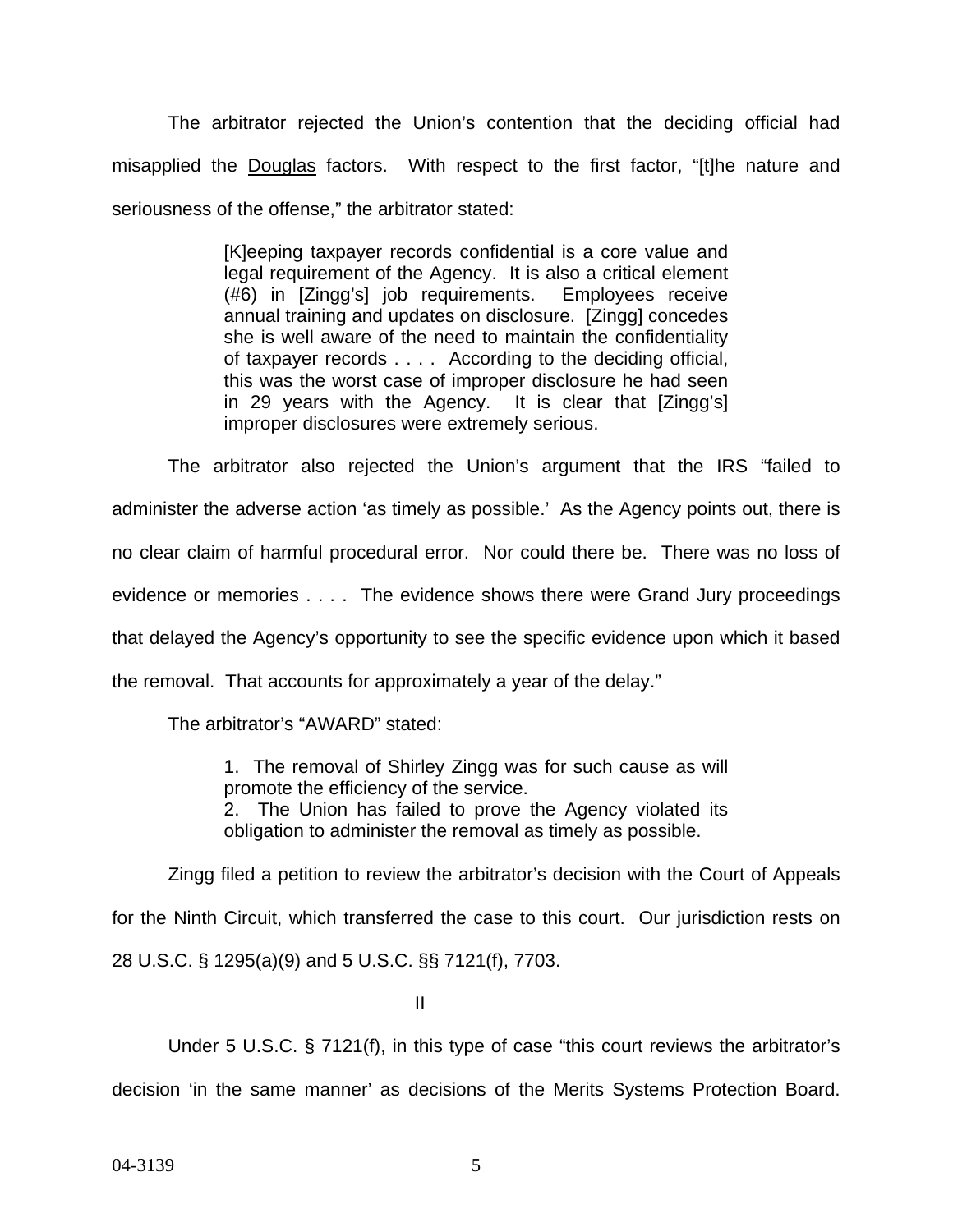Accordingly, this court may overturn the arbitrator's ruling only if it is arbitrary, capricious, abusive of discretion, illegal, procedurally deficient, or unsupported by substantial evidence. 5 U.S.C. § 7703(c) (1988). Title 5 obligates the arbitrator to sustain [the agency]'s removal decision if supported by a preponderance of the evidence. 5 U.S.C. §§ 7121(e)(2), 7701(c)(1)(B) (1988)." Brook v. Corrado, 999 F.2d 523, 526 (Fed. Cir. 1993) (case citations omitted).

A. Zingg first challenges the arbitrator's determination, which upheld the IRS's ruling, that her removal will promote the efficiency of the service. She contends that her unauthorized disclosures resulted from the failure of the personnel who supply the retention records transcript to alert the recipients that the files contained tax information for other taxpayers, or to excise such material. According to Zingg, her removal will not correct this alleged defect in the IRS's operation.

Although Zingg frames the issue in terms of promoting the efficiency of the service, her argument really is that the IRS did not show a nexus between her removal and its efficiency. The nexus requirement – that there be "a connection between the employee's misconduct and the employee's job responsibilities," Brook, 999 F.2d at 527 – is inherent in the limitation in 5 U.S.C. § 7513(a) that an agency may discipline an employee "only for such cause as will promote the efficiency of the service." Zingg's basic complaint is an alleged lack of connection between her removal for misconduct and the efficiency of the service. Cf. James v. Dale, 355 F.3d 1375, 1378 (Fed. Cir. 2004) (analyzing nexus for association with known or suspected law violator). The removal of an employee who, for whatever reason, should not continue in her position necessarily promotes the efficiency of the service. Indeed, "the requisite nexus is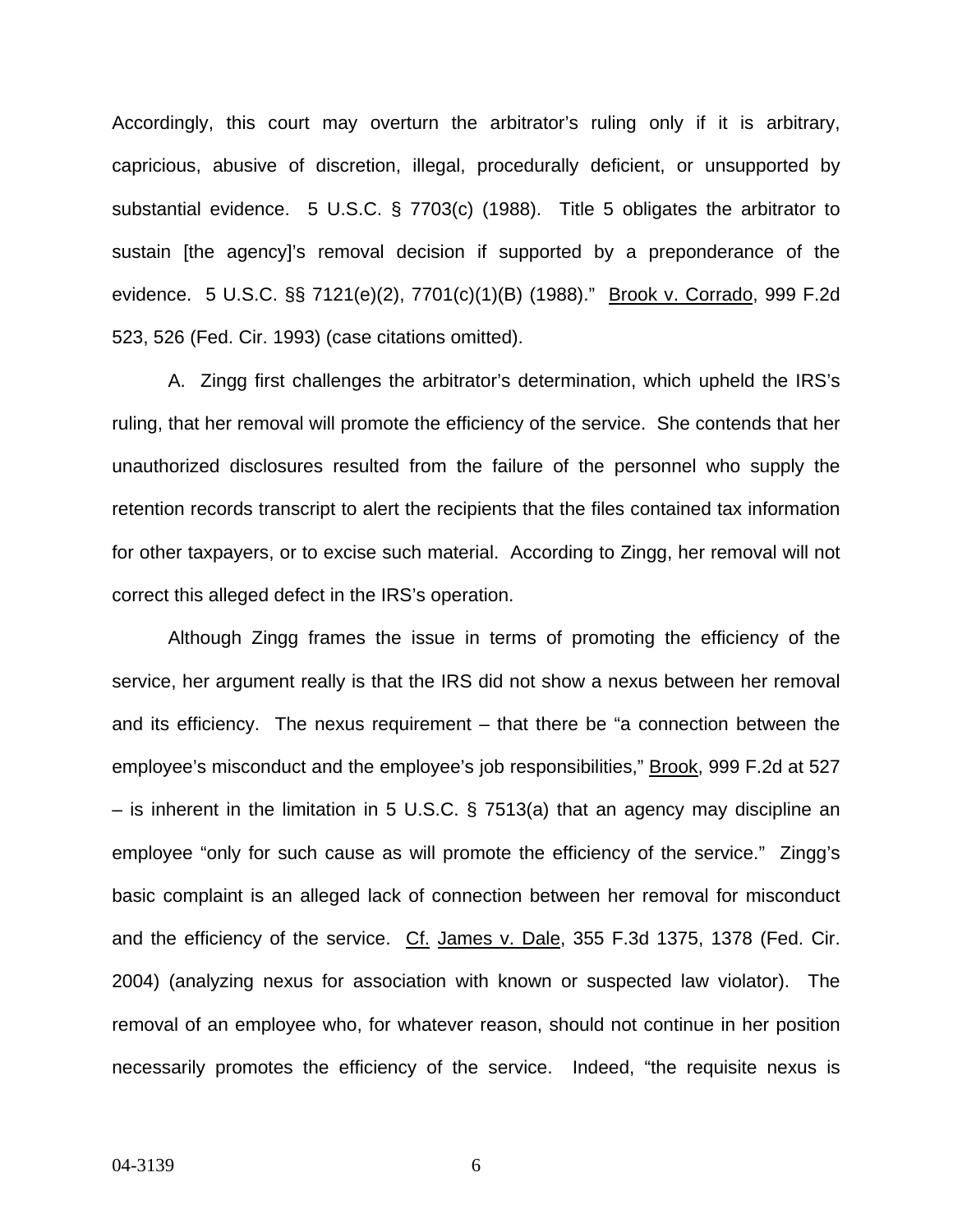presumed in cases where the employee's misconduct is so egregious that it speaks for itself." King v. Frazier, 77 F.3d 1361, 1364 (Fed. Cir. 1996).

The government contends that Zingg has waived this contention because she "failed to present any argument or evidence to the arbitrator challenging the existence of a nexus between her conduct and the IRS's removal." This conclusion is supported by the arbitrator's statement that "[t]he Union [which represented Zingg before him] concedes, as it must . . . that there is a nexus between [Zingg's] proven conduct and the efficiency of the Service." Indeed, Zingg in effect concedes the point when her reply brief states that the government's position "ignores the legal requirement that the IRS has the burden to prove the nexus and not Ms. Zingg." The question, of course, is not who has the burden to prove nexus but whether she raised before the arbitrator the claim that nexus had not been proven.

On this record, we must conclude that Zingg did not raise the issue before the arbitrator. Zingg "cannot challenge upon appeal what [s]he failed to challenge before the [arbitrator] . . . . Therefore, in the face of [Zingg's] failure to make such arguments earlier, we will not consider any error in the [arbitrator's] decision based on this argument, for it is deemed waived." White v. Dep't of Justice, 328 F.3d 1361, 1372 (Fed. Cir. 2003) (citation and footnote omitted).

B. Zingg's complaint about the IRS's delay in taking disciplinary action need not detain us long. Almost two years elapsed between her misconduct and her removal. As the arbitrator pointed out in rejecting this contention, approximately a year of that time is attributable to grand jury proceedings involving her misconduct, which denied the IRS access to the evidence it relied upon in removing her. In addition, as the arbitrator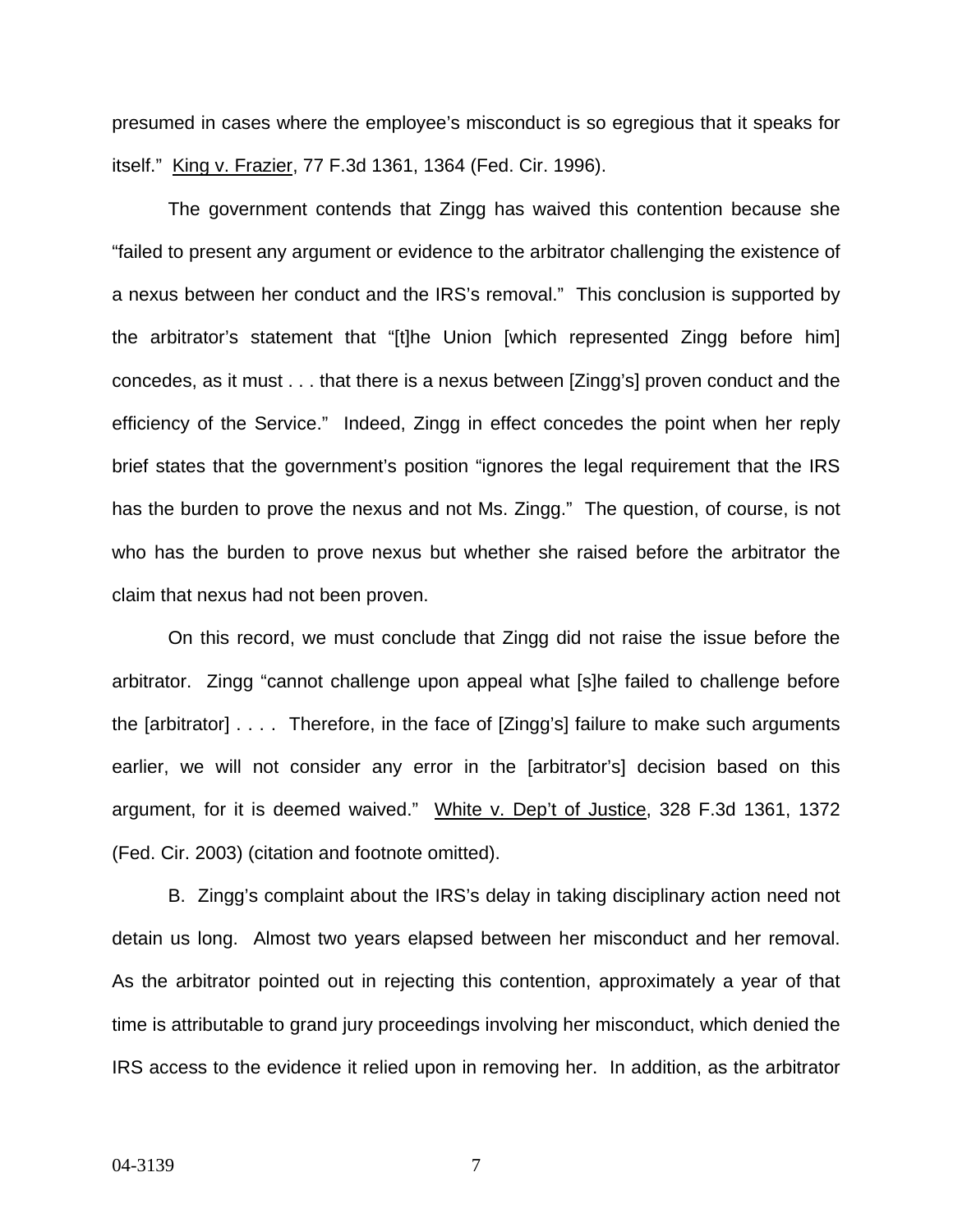noted, the Union was responsible for some of the delay. Finally, and most significantly, she makes no showing and does not even claim that the delay prejudiced her.

To the extent that Zingg contends that the delay violated the collective bargaining agreement provision that IRS disciplinary action would be "administered as timely as possible," we agree with the arbitrator that the "Union failed to prove the Agency violated" that provision. Indeed, as explained above, any delay in removing Zingg was not unreasonable.

C. Zingg's principal contention is that the penalty of removal was "too harsh" and therefore was unreasonable.

"[D]etermination of an appropriate penalty is a matter committed primarily to the sound discretion of the employing agency. This court defers to an agency's choice of penalty unless the penalty exceeds the range of permissible punishment specified by statute or regulation, or unless the penalty is so harsh and unconscionably disproportionate to the offence that it amounts to an abuse of discretion." Brook, 999 F.2d at 528 (citations and internal quotations omitted). We cannot say that the IRS abused its discretion or otherwise erred in concluding that removal was the appropriate penalty in this case.

As the arbitrator concluded, Zingg's "improper disclosures were extremely serious." As he pointed out, "keeping taxpayer records confidential is a core value and legal requirement" of IRS operations. Indeed, unauthorized disclosure of tax returns or taxpayer information is a crime punishable by up to a year's imprisonment. 26 U.S.C. § 6103(a) (2002); 18 U.S.C. § 1905 (2003). Maintaining such confidentiality is critical to our system of taxpayer disclosure of financial information in tax returns. "Employees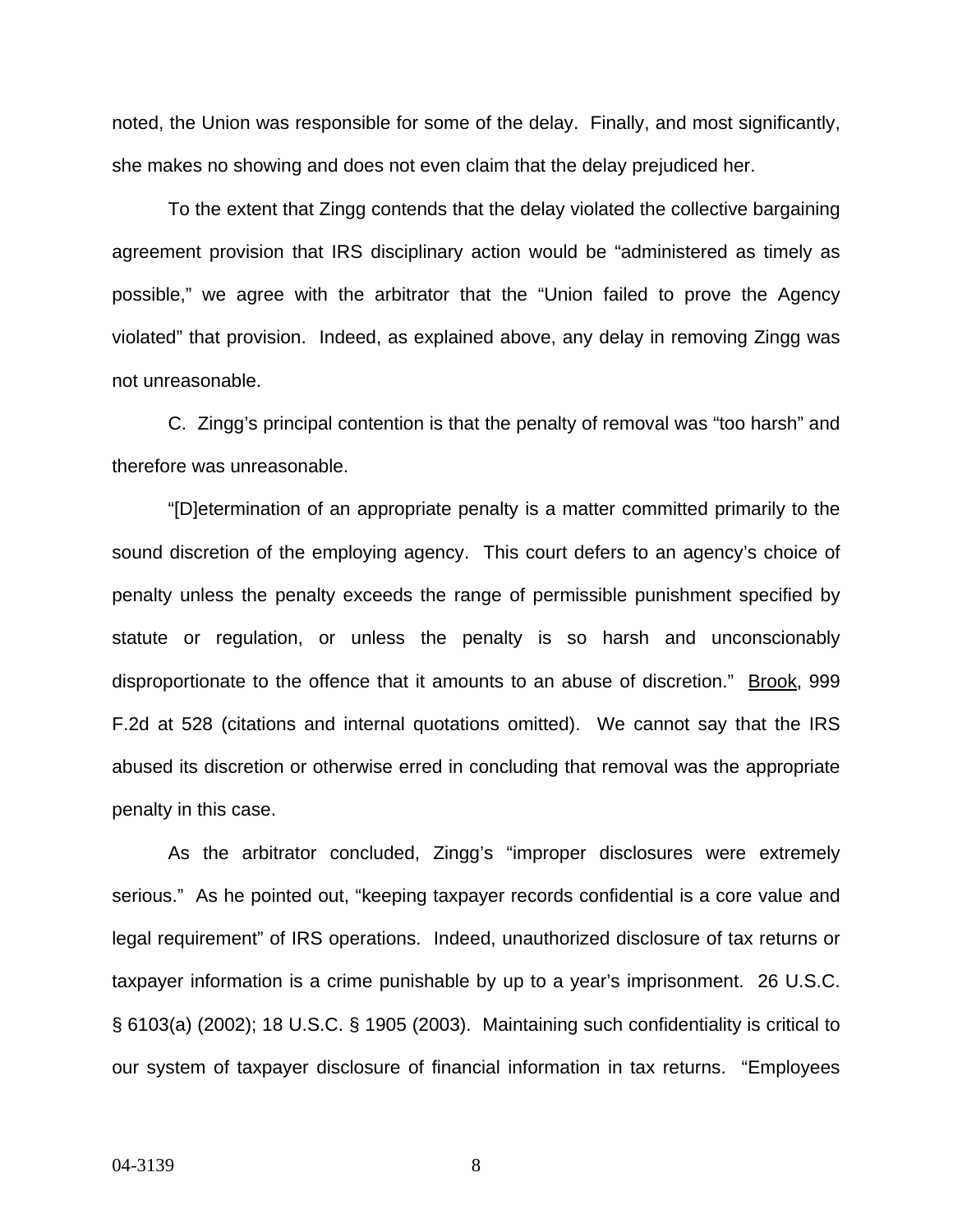receive annual training and updates on disclosure. [Zingg] concedes she is well aware of the need to maintain the confidentiality of taxpayer records."

Zingg's sweeping unauthorized disclosures involved 1300 taxpayers. The result was that the IRS offered statutory \$1,000 penalties to the affected taxpayers, see 26 U.S.C. § 7431(c)(1)(A), and incurred costs of more than \$800,000. The IRS was subject to the unfavorable publicity of a newspaper story about the disclosures, which also were the basis of a class action lawsuit involving the IRS.

The IRS's determination that Zingg was unsuitable for further employment finds additional support in her failure to observe the agency's requirement that taxpayer written authorizations for the IRS to disclose returns and taxpayer information are valid for only sixty days after signing. Although Wewee informed Zingg that the IRS had rejected his requests for taxpayer returns because the authorizations he submitted had expired, she accepted his statement that the untimely authorizations were in fact valid, and sent him additional taxpayer information based on the expired authorizations.

In his notice of removal, the deciding official stated that Zingg's "egregious disclosures" had "undermined my confidence in your ability to either perform your job or otherwise render future effective service to the government." We agree with the arbitrator that the IRS "properly considered" its "lack of confidence in [Zingg's] ability to do her work without serious error." This lack of confidence is a proper factor for the IRS to consider in determining the appropriate penalty. See Brook, 999 F.2d at 527; Crofoot v. Gov't Printing Office, 823 F.2d 495, 498 (Fed. Cir. 1987).

Zingg stresses that her disclosures were made inadvertently and not intentionally. That, however, neither reduces the seriousness of her offense nor affects